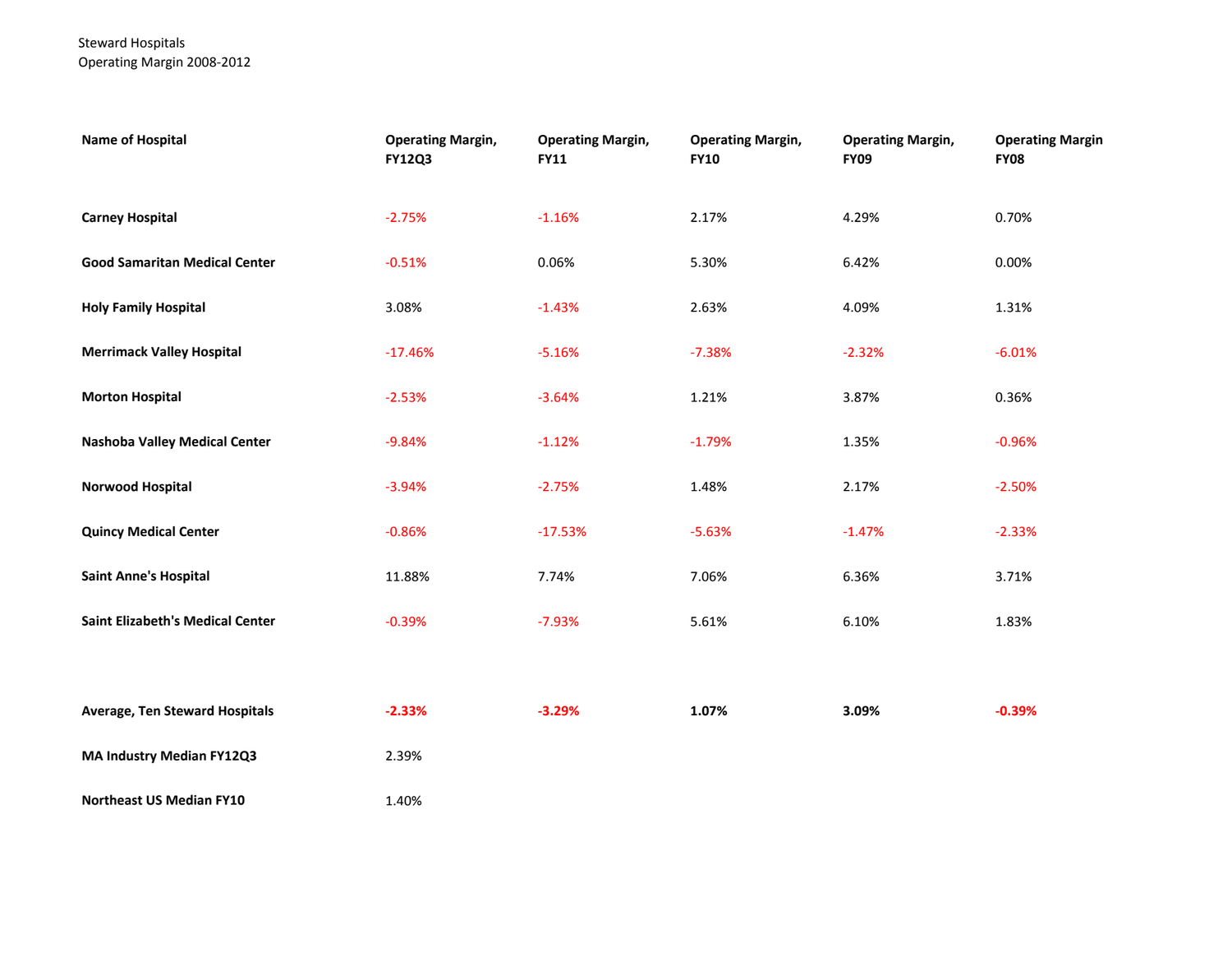### Steward Hospitals Total Margin 2008-2012

| <b>Name of Hospital</b>                 | <b>Total Margin,</b><br><b>FY12Q3</b> | <b>Total Margin,</b><br><b>FY11</b> | <b>Total Margin,</b><br><b>FY10</b> | <b>Total Margin,</b><br><b>FY09</b> | <b>Total Margin,</b><br><b>FY08</b> |
|-----------------------------------------|---------------------------------------|-------------------------------------|-------------------------------------|-------------------------------------|-------------------------------------|
| <b>Carney Hospital</b>                  | $-2.74%$                              | $-1.16%$                            | 2.20%                               | 4.75%                               | 1.14%                               |
| <b>Good Samaritan Medical Center</b>    | $-0.51%$                              | 0.06%                               | 6.41%                               | 6.58%                               | 0.00%                               |
| <b>Holy Family Hospital</b>             | 3.08%                                 | $-1.43%$                            | 3.14%                               | 4.09%                               | 1.31%                               |
| <b>Merrimack Valley Hospital</b>        | $-17.46%$                             | $-5.16%$                            | $-7.38%$                            | $-2.32%$                            | $-6.01%$                            |
| <b>Morton Hospital</b>                  | $-2.53%$                              | $-2.46%$                            | 2.35%                               | 4.19%                               | 4.14%                               |
| <b>Nashoba Valley Medical Center</b>    | $-9.84%$                              | $-1.12%$                            | $-1.79%$                            | 1.35%                               | $-0.96%$                            |
| Norwood Hospital                        | $-3.90%$                              | $-2.75%$                            | 2.04%                               | 2.43%                               | $-3.87%$                            |
| <b>Quincy Medical Center</b>            | $-0.85%$                              | $-18.81%$                           | $-5.72%$                            | $-1.60%$                            | $-2.54%$                            |
| <b>Saint Anne's Hospital</b>            | 11.97%                                | 7.74%                               | 8.60%                               | 7.35%                               | $-0.81%$                            |
| <b>Saint Elizabeth's Medical Center</b> | $-0.38%$                              | $-7.93%$                            | 5.99%                               | 5.85%                               | $-0.41%$                            |
|                                         |                                       |                                     |                                     |                                     |                                     |
| <b>Average, Ten Steward Hospitals</b>   | $-2.32%$                              | $-3.30%$                            | 1.58%                               | 3.27%                               | $-0.80%$                            |
| MA Industry Median FY12Q3               | 2.85%                                 |                                     |                                     |                                     |                                     |
| <b>Northeast US Median FY10</b>         | 2.30%                                 |                                     |                                     |                                     |                                     |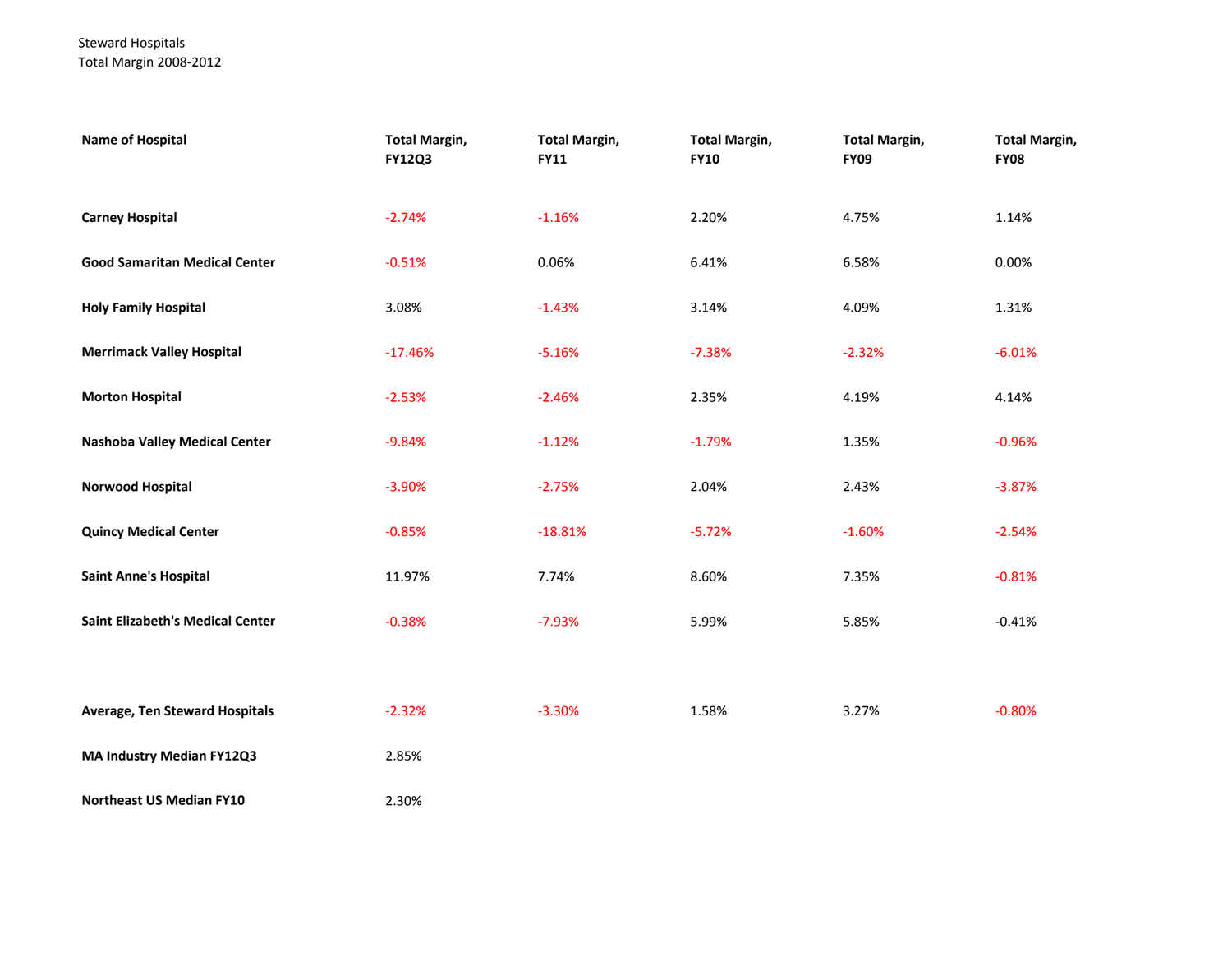# Steward Hospitals Total Surplus (Loss) 2008-2012

| <b>Name of Hospital</b>                 | <b>Total Surplus</b><br>(Loss), FY12Q3 | <b>Total Surplus</b><br>(Loss), FY11 | <b>Total Surplus</b><br>(Loss), FY10 | <b>Total Surplus</b><br>(Loss), FY09 | <b>Total Surplus</b><br>(Loss), FY08 |
|-----------------------------------------|----------------------------------------|--------------------------------------|--------------------------------------|--------------------------------------|--------------------------------------|
| <b>Carney Hospital</b>                  | $-52,442,818$                          | $-$1,281,000$                        | \$2,611,432                          | \$5,701,001                          | \$1,334,649                          |
| <b>Good Samaritan Medical Center</b>    | $-$852,269$                            | \$107,824                            | \$12,726,561                         | \$12,990,838                         | \$8,417                              |
| <b>Holy Family Hospital</b>             | \$4,494,400                            | $-52,198,259$                        | \$4,836,829                          | \$6,016,157                          | \$1,976,575                          |
| <b>Merrimack Valley Hospital</b>        | $-57,274,481$                          | $-$1,165,861$                        | $-$4,072,607$                        | $-$1,296,298$                        | $-53,275,192$                        |
| <b>Morton Hospital</b>                  | $-$2,416,354$                          | $-$3,088,540$                        | \$3,123,795                          | \$5,501,692                          | \$5,328,626                          |
| Nashoba Valley Medical Center           | $-53,213,356$                          | $-$193,648$                          | $-$807,365$                          | \$604,163                            | $-5427,612$                          |
| <b>Norwood Hospital</b>                 | $-$5,320,731$                          | $-$4,276,764$                        | \$3,448,000                          | \$3,892,833                          | $-55,814,182$                        |
| <b>Quincy Medical Center</b>            | $-$647,748$                            | $-$18,545,553$                       | $-$5,928,405$                        | $-$1,760,117$                        | $-$2,677,752$                        |
| <b>Saint Anne's Hospital</b>            | \$18,373,545                           | \$12,664,000                         | \$13,177,346                         | \$10,627,070                         | $-$1,077,037$                        |
| <b>Saint Elizabeth's Medical Center</b> | $-5895,809$                            | $-$20,930,000$                       | \$24,836,005                         | \$22,335,669                         | $-$1,483,929$                        |
|                                         |                                        |                                      |                                      |                                      |                                      |
| <b>Average, Ten Steward Hospitals</b>   | ( \$19,562)                            | ( \$3,890,780)                       | \$5,395,159                          | \$6,461,301                          | ( \$610, 744)                        |
| <b>Total, Ten Steward Hospitals</b>     | ( \$195,621)                           | ( \$38,907,801)                      | \$53,951,591                         | \$64,613,008                         | (56, 107, 437)                       |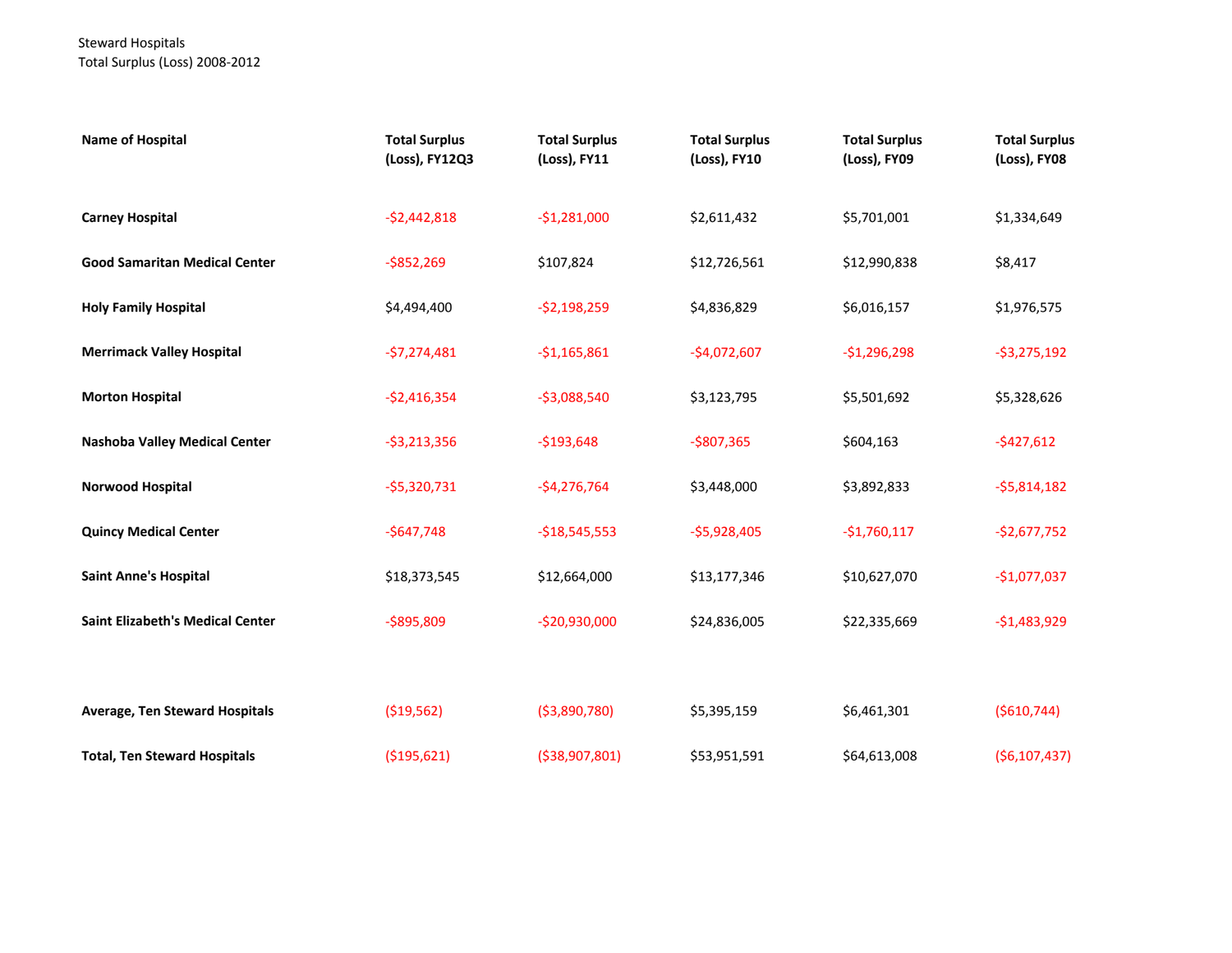### Steward Hospitals Current Ratio 2008-2012

| <b>Name of Hospital</b>                 | <b>Current Ratio,</b><br><b>FY12Q3</b> | <b>Current Ratio,</b><br><b>FY11</b> | <b>Current Ratio,</b><br><b>FY10</b> | <b>Current Ratio,</b><br><b>FY09</b> | <b>Current Ratio,</b><br><b>FY08</b> |
|-----------------------------------------|----------------------------------------|--------------------------------------|--------------------------------------|--------------------------------------|--------------------------------------|
| <b>Carney Hospital</b>                  | 0.62                                   | 0.51                                 | 0.51                                 | 0.68                                 | 0.63                                 |
| <b>Good Samaritan Medical Center</b>    | 0.61                                   | 0.50                                 | 1.27                                 | 1.01                                 | 0.89                                 |
| <b>Holy Family Hospital</b>             | 0.73                                   | 0.56                                 | 0.94                                 | 1.67                                 | 1.59                                 |
| <b>Merrimack Valley Hospital</b>        | 0.56                                   | 0.97                                 | 1.90                                 | 1.33                                 | 1.52                                 |
| <b>Morton Hospital</b>                  | 1.49                                   | 0.77                                 | 0.97                                 | 1.07                                 | 0.93                                 |
| <b>Nashoba Valley Medical Center</b>    | 1.57                                   | 0.97                                 | 1.28                                 | 1.13                                 | 1.29                                 |
| Norwood Hospital                        | 0.60                                   | 0.55                                 | 0.69                                 | 0.73                                 | 0.76                                 |
| <b>Quincy Medical Center</b>            | 0.80                                   | 0.73                                 | 0.91                                 | 1.02                                 | 0.90                                 |
| <b>Saint Anne's Hospital</b>            | 0.80                                   | 0.42                                 | 0.93                                 | 1.22                                 | 1.42                                 |
| <b>Saint Elizabeth's Medical Center</b> | 0.66                                   | 0.58                                 | 0.89                                 | 0.82                                 | 0.83                                 |
|                                         |                                        |                                      |                                      |                                      |                                      |
| <b>Average, Ten Steward Hospitals</b>   | 0.84                                   | 0.66                                 | 1.03                                 | 1.07                                 | 1.08                                 |
| <b>MA Industry Median FY12Q3</b>        | 1.51                                   |                                      |                                      |                                      |                                      |
| Northeast US Median FY10                | 1.58                                   |                                      |                                      |                                      |                                      |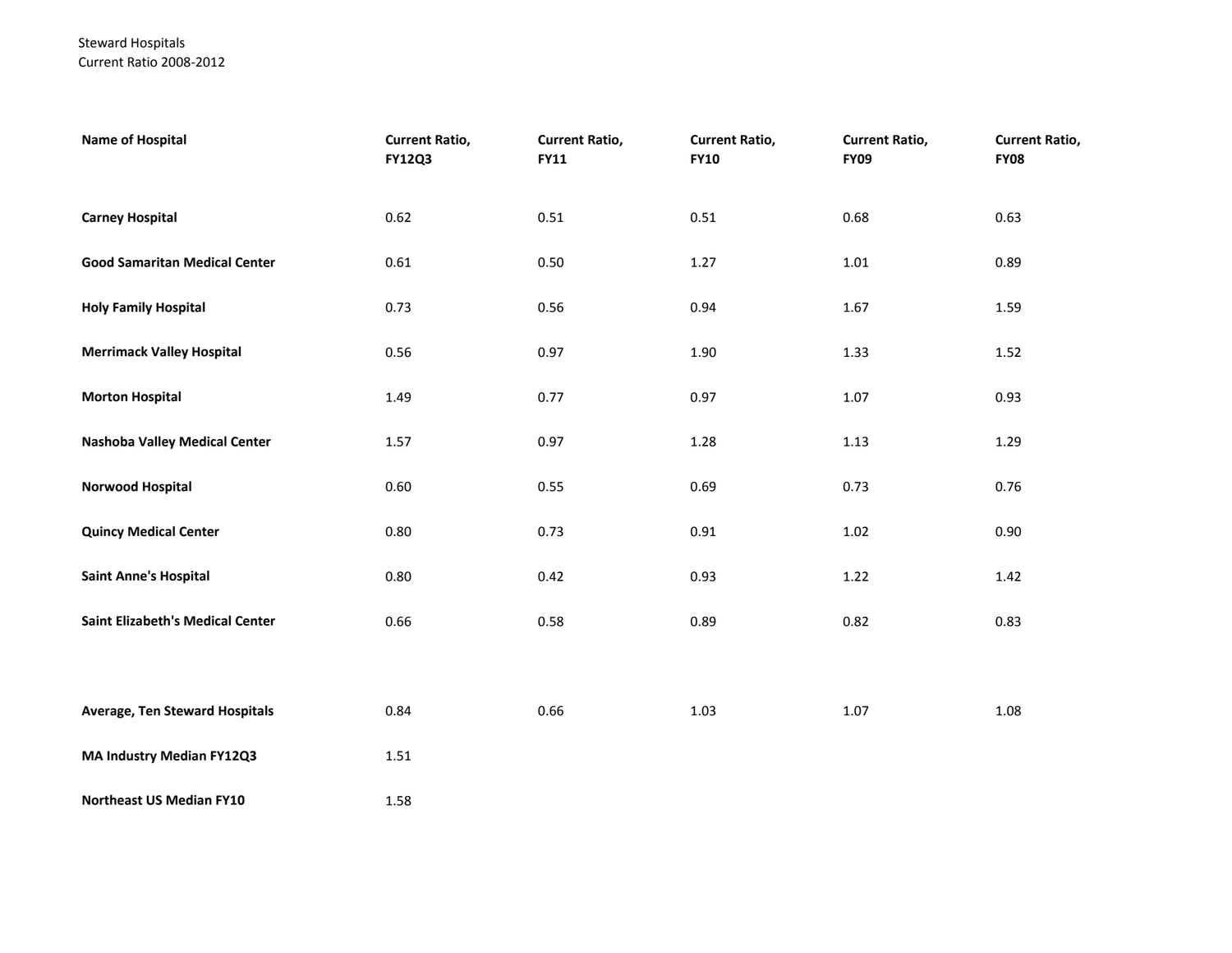## Steward Hospitals Days in Accounts Receivable 2008-2012

| <b>Name of Hospital</b>                 | <b>Days in Accounts</b><br>Receivable,<br><b>FY12Q3</b> | <b>Days in Accounts</b><br>Receivable, FY11 | <b>Days in Accounts</b><br>Receivable, FY10 | <b>Days in Accounts</b><br>Receivable, FY09 | <b>Days in Accounts</b><br>Receivable, FY08 |
|-----------------------------------------|---------------------------------------------------------|---------------------------------------------|---------------------------------------------|---------------------------------------------|---------------------------------------------|
| <b>Carney Hospital</b>                  | 35                                                      | 33                                          | 30                                          | 29                                          | 27                                          |
| <b>Good Samaritan Medical Center</b>    | 41                                                      | 37                                          | $30\,$                                      | $30\,$                                      | 38                                          |
| <b>Holy Family Hospital</b>             | 36                                                      | 38                                          | 34                                          | 36                                          | 35                                          |
| <b>Merrimack Valley Hospital</b>        | 43                                                      | 96                                          | 43                                          | 40                                          | 42                                          |
| <b>Morton Hospital</b>                  | 34                                                      | 35                                          | 34                                          | 36                                          | 39                                          |
| Nashoba Valley Medical Center           | 43                                                      | 103                                         | 42                                          | 41                                          | 45                                          |
| <b>Norwood Hospital</b>                 | 37                                                      | 37                                          | 33                                          | 34                                          | 37                                          |
| <b>Quincy Medical Center</b>            | 37                                                      | 41                                          | 52                                          | 52                                          | 52                                          |
| <b>Saint Anne's Hospital</b>            | 35                                                      | 38                                          | $27\,$                                      | $26\,$                                      | 32                                          |
| <b>Saint Elizabeth's Medical Center</b> | 39                                                      | 44                                          | $26\,$                                      | 26                                          | 29                                          |
|                                         |                                                         |                                             |                                             |                                             |                                             |
| Average, Ten Steward Hospitals          | 38                                                      | $50\,$                                      | 35                                          | 35                                          | 38                                          |
| MA Industry Median FY12Q3               | 39                                                      |                                             |                                             |                                             |                                             |
| <b>Northeast US Median FY10</b>         | 41                                                      |                                             |                                             |                                             |                                             |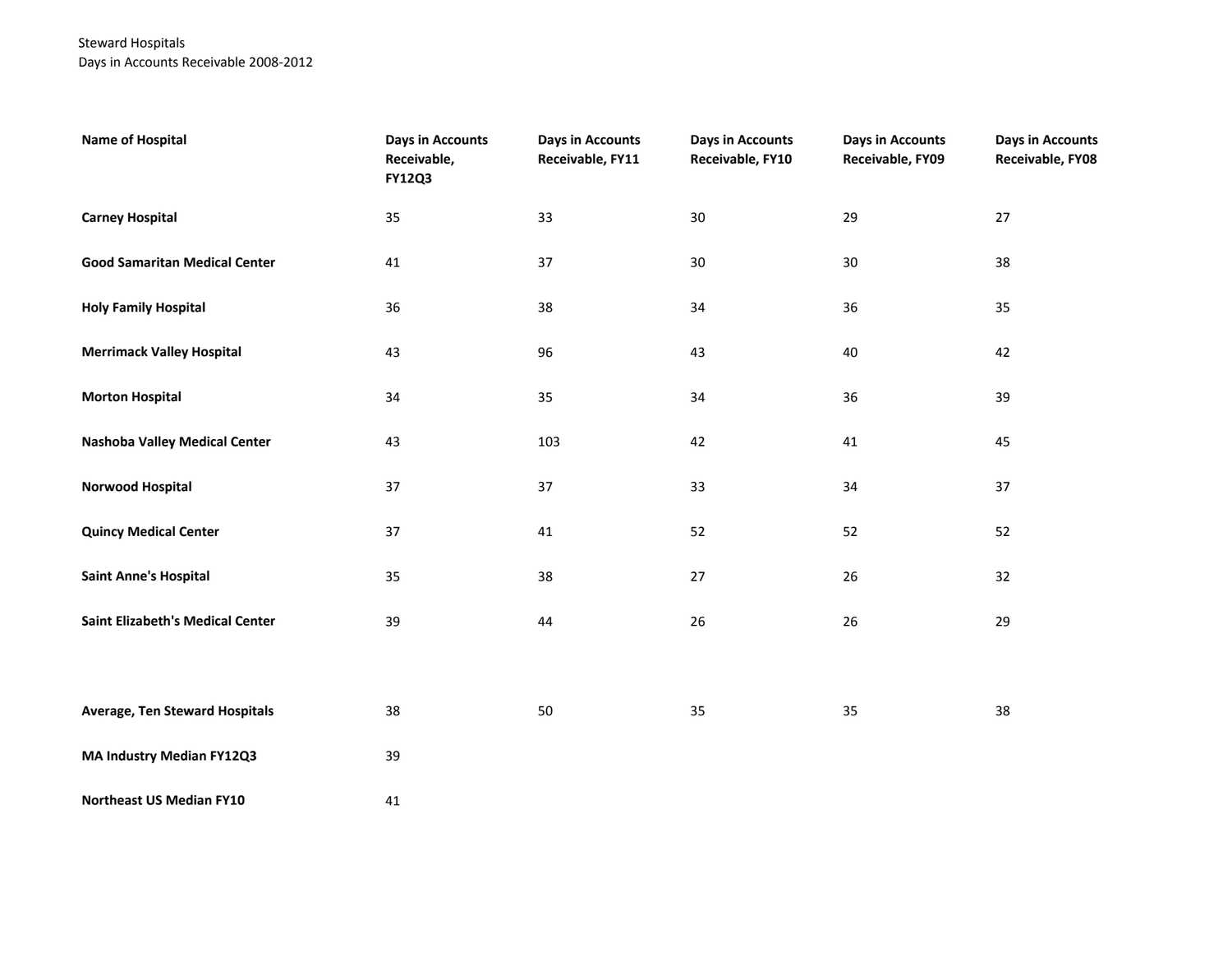Steward Hospitals Average Payment Period 2008-2012

| <b>Name of Hospital</b>                 | <b>Average Payment</b><br>Period, FY12Q3 | <b>Average Payment</b><br>Period, FY11 | <b>Average Payment</b><br>Period, FY10 | <b>Average Payment</b><br>Period, FY09 | <b>Average Payment</b><br>Period, FY08 |
|-----------------------------------------|------------------------------------------|----------------------------------------|----------------------------------------|----------------------------------------|----------------------------------------|
| <b>Carney Hospital</b>                  | 92                                       | 86                                     | $77\,$                                 | 73                                     | 80                                     |
| <b>Good Samaritan Medical Center</b>    | 75                                       | 91                                     | 56                                     | 83                                     | 69                                     |
| <b>Holy Family Hospital</b>             | 93                                       | 114                                    | 56                                     | 55                                     | 58                                     |
| <b>Merrimack Valley Hospital</b>        | 88                                       | 127                                    | 27                                     | 31                                     | 35                                     |
| <b>Morton Hospital</b>                  | 37                                       | 50                                     | 55                                     | 69                                     | 61                                     |
| <b>Nashoba Valley Medical Center</b>    | $30\,$                                   | 129                                    | 37                                     | 41                                     | 41                                     |
| <b>Norwood Hospital</b>                 | 76                                       | 82                                     | 68                                     | 81                                     | 78                                     |
| <b>Quincy Medical Center</b>            | 66                                       | 72                                     | $70\,$                                 | 69                                     | 79                                     |
| <b>Saint Anne's Hospital</b>            | 54                                       | 110                                    | 69                                     | 78                                     | 61                                     |
| <b>Saint Elizabeth's Medical Center</b> | 66                                       | 87                                     | 68                                     | 66                                     | 70                                     |
|                                         |                                          |                                        |                                        |                                        |                                        |
| <b>Average, Ten Steward Hospitals</b>   | 68                                       | 95                                     | 58                                     | 65                                     | 63                                     |
| MA Industry Median FY12Q3               | 53                                       |                                        |                                        |                                        |                                        |
| Northeast US Median FY10                | 60                                       |                                        |                                        |                                        |                                        |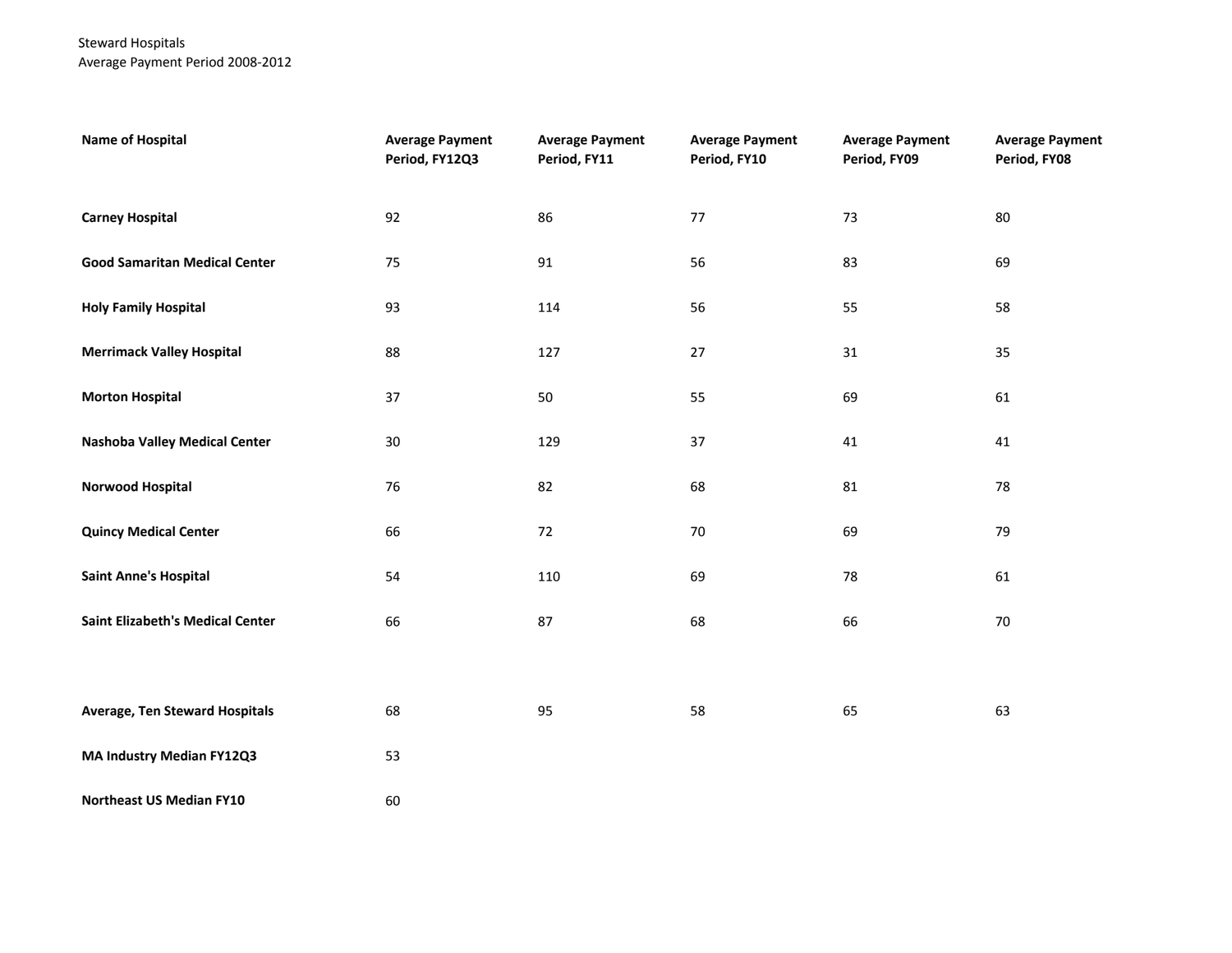## Steward Hospitals Debt Service Coverage (Total) 2008-2012

| <b>Name of Hospital</b>                 | <b>Debt Service</b><br>Coverage (Total),<br><b>FY12Q3</b> | <b>Debt Service</b><br>Coverage (Total),<br><b>FY11</b> | <b>Debt Service</b><br>Coverage (Total),<br><b>FY10</b> | <b>Debt Service</b><br>Coverage (Total),<br><b>FY09</b> | <b>Debt Service</b><br>Coverage (Total),<br><b>FY08</b> |
|-----------------------------------------|-----------------------------------------------------------|---------------------------------------------------------|---------------------------------------------------------|---------------------------------------------------------|---------------------------------------------------------|
| <b>Carney Hospital</b>                  |                                                           | na                                                      | 1.7                                                     | $2.6\,$                                                 | $1.5\,$                                                 |
| <b>Good Samaritan Medical Center</b>    | na                                                        | 24.1                                                    | 4.3                                                     | 3.8                                                     | $1.6\,$                                                 |
| <b>Holy Family Hospital</b>             | na                                                        | na                                                      | 2.3                                                     | $6.1\,$                                                 | 1.1                                                     |
| <b>Merrimack Valley Hospital</b>        | na                                                        | $-2.4$                                                  | $0.5\,$                                                 | $1.3\,$                                                 | 0.7                                                     |
| <b>Morton Hospital</b>                  | na                                                        | $1.3$                                                   | 2.1                                                     | 4.5                                                     | 2.4                                                     |
| <b>Nashoba Valley Medical Center</b>    | na                                                        | $1.4\,$                                                 | $1.5\,$                                                 | 3.9                                                     | 2.7                                                     |
| Norwood Hospital                        | na                                                        | 14.1                                                    | $1.6\,$                                                 | $1.7\,$                                                 | 0.4                                                     |
| <b>Quincy Medical Center</b>            | na                                                        | $-2.6$                                                  | 0.3                                                     | 1.4                                                     | $1.2$                                                   |
| <b>Saint Anne's Hospital</b>            | na                                                        | na                                                      | 3.2                                                     | 2.9                                                     | 1.0                                                     |
| <b>Saint Elizabeth's Medical Center</b> | na                                                        | $-20.6$                                                 | $4.0\,$                                                 | 3.9                                                     | $1.6\,$                                                 |
|                                         |                                                           |                                                         |                                                         |                                                         |                                                         |
| Average, Ten Steward Hospitals          | na                                                        | 2.19                                                    | 2.15                                                    | 3.21                                                    | 1.42                                                    |
| MA Industry Median FY12Q3               |                                                           |                                                         |                                                         |                                                         |                                                         |
| Northeast US Median FY10                |                                                           | 3.30                                                    |                                                         |                                                         |                                                         |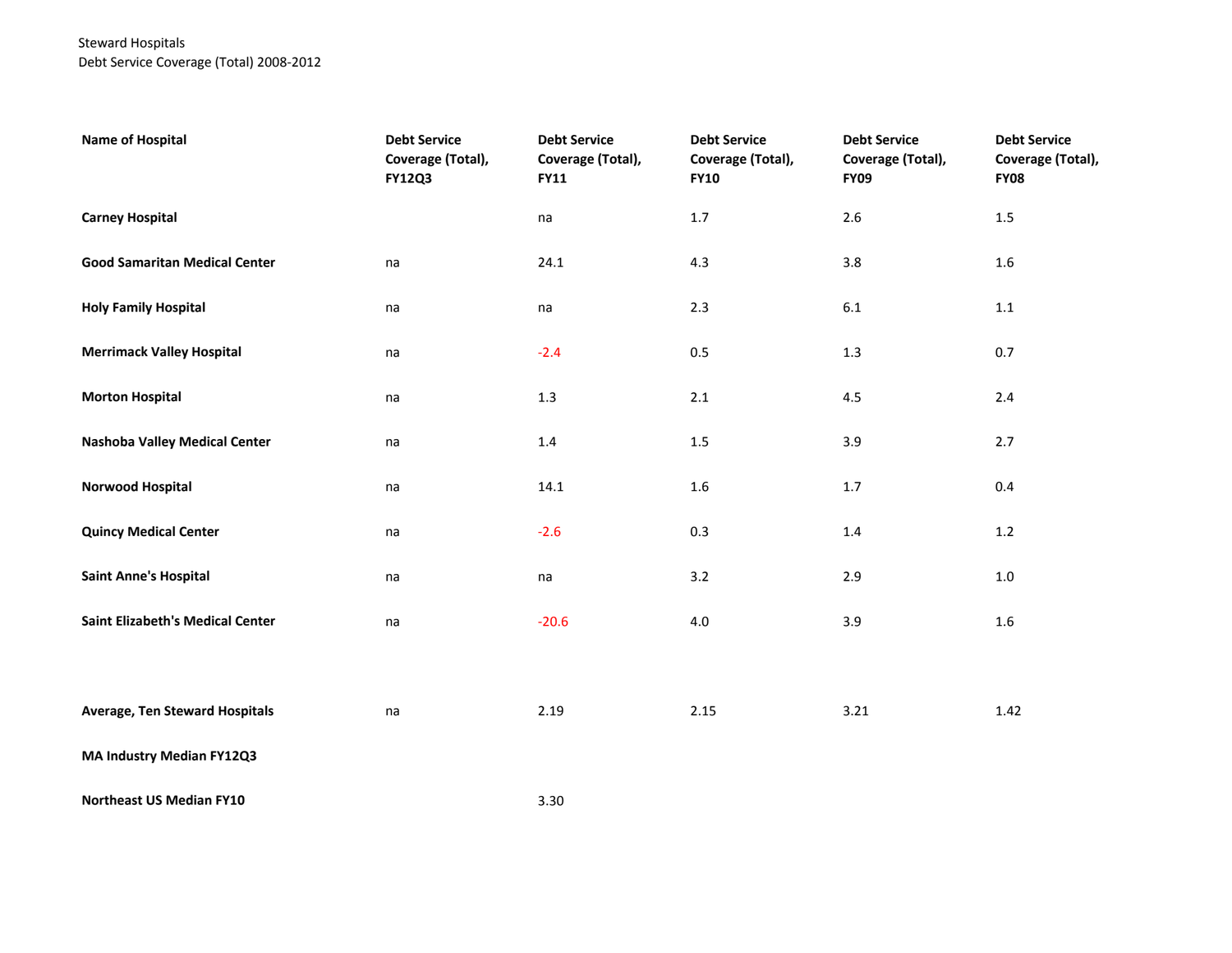### Steward Hospitals Cash Flow to Total Debt 2008-2012

| <b>Name of Hospital</b>                 | Cash Flow to Total<br>Debt, FY12Q3 | <b>Cash Flow to Total</b><br>Debt, FY11 | Cash Flow to Total<br>Debt, FY10 | Cash Flow to Total<br>Debt, FY09 | Cash Flow to Total<br>Debt, FY08 |
|-----------------------------------------|------------------------------------|-----------------------------------------|----------------------------------|----------------------------------|----------------------------------|
| <b>Carney Hospital</b>                  | na                                 | 9.3%                                    | 14.4%                            | 19.5%                            | 7.9%                             |
| <b>Good Samaritan Medical Center</b>    | na                                 | 15.1%                                   | 37.0%                            | 28.1%                            | 10.5%                            |
| <b>Holy Family Hospital</b>             | na                                 | 11.9%                                   | 21.8%                            | 18.2%                            | 12.6%                            |
| <b>Merrimack Valley Hospital</b>        | na                                 | $-6.5%$                                 | $-42.1%$                         | 26.9%                            | $-0.5%$                          |
| <b>Morton Hospital</b>                  | na                                 | 5.1%                                    | 16.8%                            | 21.1%                            | 19.6%                            |
| <b>Nashoba Valley Medical Center</b>    | na                                 | 6.2%                                    | 12.9%                            | 44.4%                            | 31.6%                            |
| <b>Norwood Hospital</b>                 | na                                 | 12.2%                                   | 15.7%                            | 13.9%                            | 0.9%                             |
| <b>Quincy Medical Center</b>            | na                                 | $-17.5%$                                | $-2.2%$                          | 2.6%                             | 1.3%                             |
| <b>Saint Anne's Hospital</b>            | na                                 | 40.5%                                   | 33.9%                            | 25.9%                            | 7.0%                             |
| <b>Saint Elizabeth's Medical Center</b> | na                                 | $-11.5%$                                | 26.7%                            | 24.6%                            | 8.4%                             |
|                                         |                                    |                                         |                                  |                                  |                                  |
| <b>Average, Ten Steward Hospitals</b>   | na                                 | 6.48%                                   | 13.49%                           | 22.52%                           | 9.93%                            |
| MA Industry Median FY12Q3               |                                    |                                         |                                  |                                  |                                  |
| <b>Northeast US Median FY10</b>         |                                    | 15.40%                                  |                                  |                                  |                                  |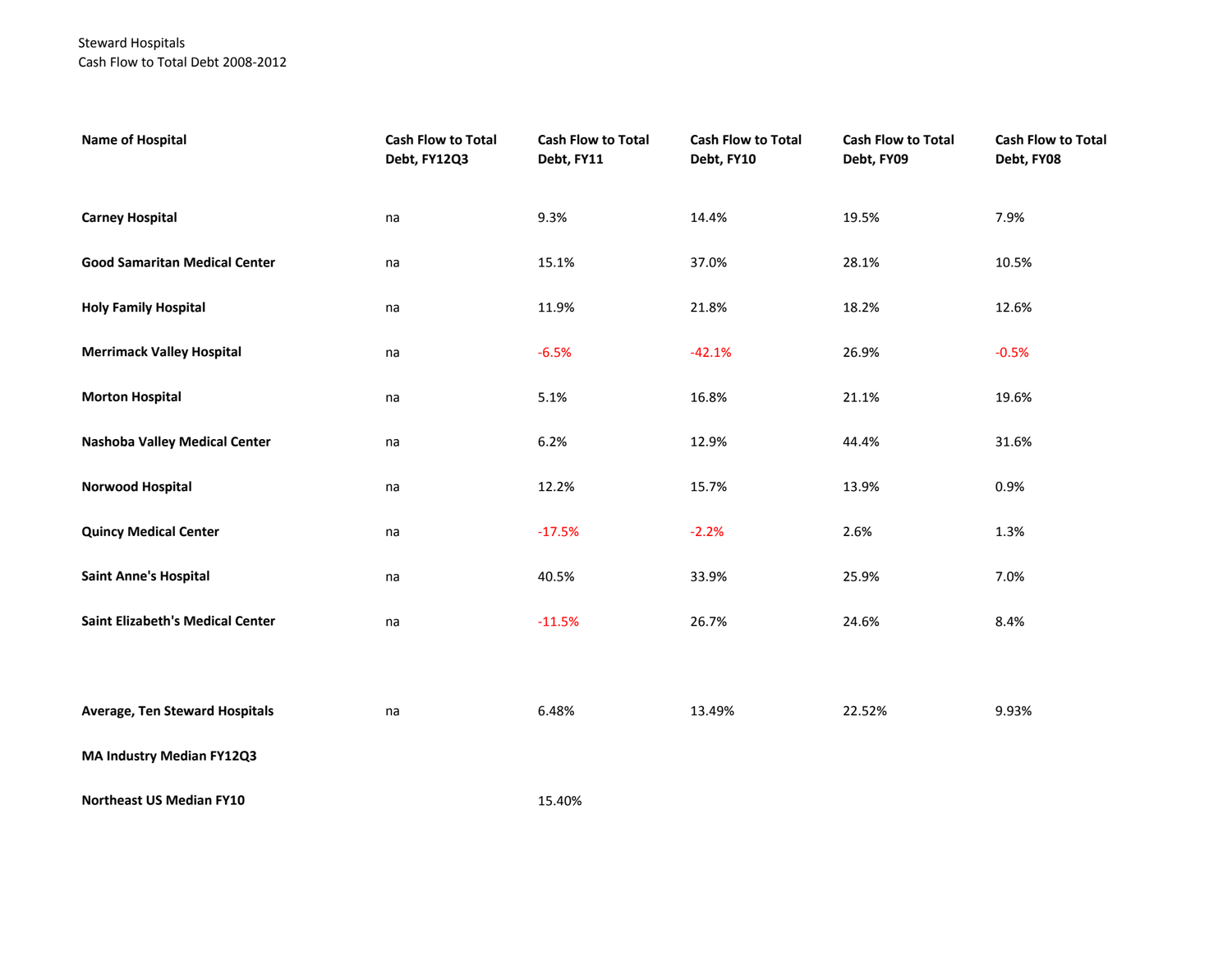### Steward Hospitals Total Net Assets 2008-2012

| <b>Name of Hospital</b>                 | <b>Total Net Assets,</b><br><b>FY12Q3</b> | <b>Total Net Assets,</b><br><b>FY11</b> | <b>Total Net Assets,</b><br><b>FY10</b> | <b>Total Net Assets,</b><br><b>FY09</b> | <b>Total Net Assets,</b><br><b>FY08</b> |
|-----------------------------------------|-------------------------------------------|-----------------------------------------|-----------------------------------------|-----------------------------------------|-----------------------------------------|
| <b>Carney Hospital</b>                  | $-58,104,384$                             | $-$5,662,000$                           | $-$13,491,809$                          | $-$15,550,478$                          | $-$17,982,819$                          |
| <b>Good Samaritan Medical Center</b>    | $-53,321,459$                             | $-$2,470,000$                           | \$26,154,262                            | \$16,922,000                            | \$16,470,673                            |
| <b>Holy Family Hospital</b>             | $-53,033,092$                             | $-57,527,493$                           | \$49,891,016                            | \$17,167,943                            | \$17,267,762                            |
| <b>Merrimack Valley Hospital</b>        | $-$8,440,229$                             | $-$1,166,000$                           | $-$18,638,586$                          | $-58,340,614$                           | $-$8,412,776$                           |
| <b>Morton Hospital</b>                  | $-$2,486,466$                             | $-525,314,777$                          | $-57,448,509$                           | \$1,598,873                             | $-$1,236,322$                           |
| <b>Nashoba Valley Medical Center</b>    | $-$3,406,004$                             | $-$192,649$                             | \$248,153                               | \$1,055,518                             | \$451,354                               |
| Norwood Hospital                        | $-$18,529,804$                            | $-$13,216,000$                          | $-$11,741,137$                          | $-57,473,841$                           | \$12,909,779                            |
| <b>Quincy Medical Center</b>            | \$413,999                                 | $-$17,984,856$                          | $-$1,011,536$                           | \$3,254,409                             | \$4,714,661                             |
| <b>Saint Anne's Hospital</b>            | \$27,145,610                              | \$8,771,000                             | \$79,522,240                            | \$66,909,741                            | \$58,881,486                            |
| <b>Saint Elizabeth's Medical Center</b> | $-$39,491,467$                            | $-$ \$38,616,000                        | \$96,201,806                            | \$89,185,034                            | \$84,502,163                            |
|                                         |                                           |                                         |                                         |                                         |                                         |
| <b>Average, Ten Steward Hospitals</b>   | ( \$5,925,330)                            | ( \$10, 337, 878)                       | \$19,968,590                            | \$16,472,859                            | \$16,756,596                            |
| MA Industry Median FY12Q3               |                                           |                                         |                                         |                                         |                                         |

**Northeast US Median FY10**